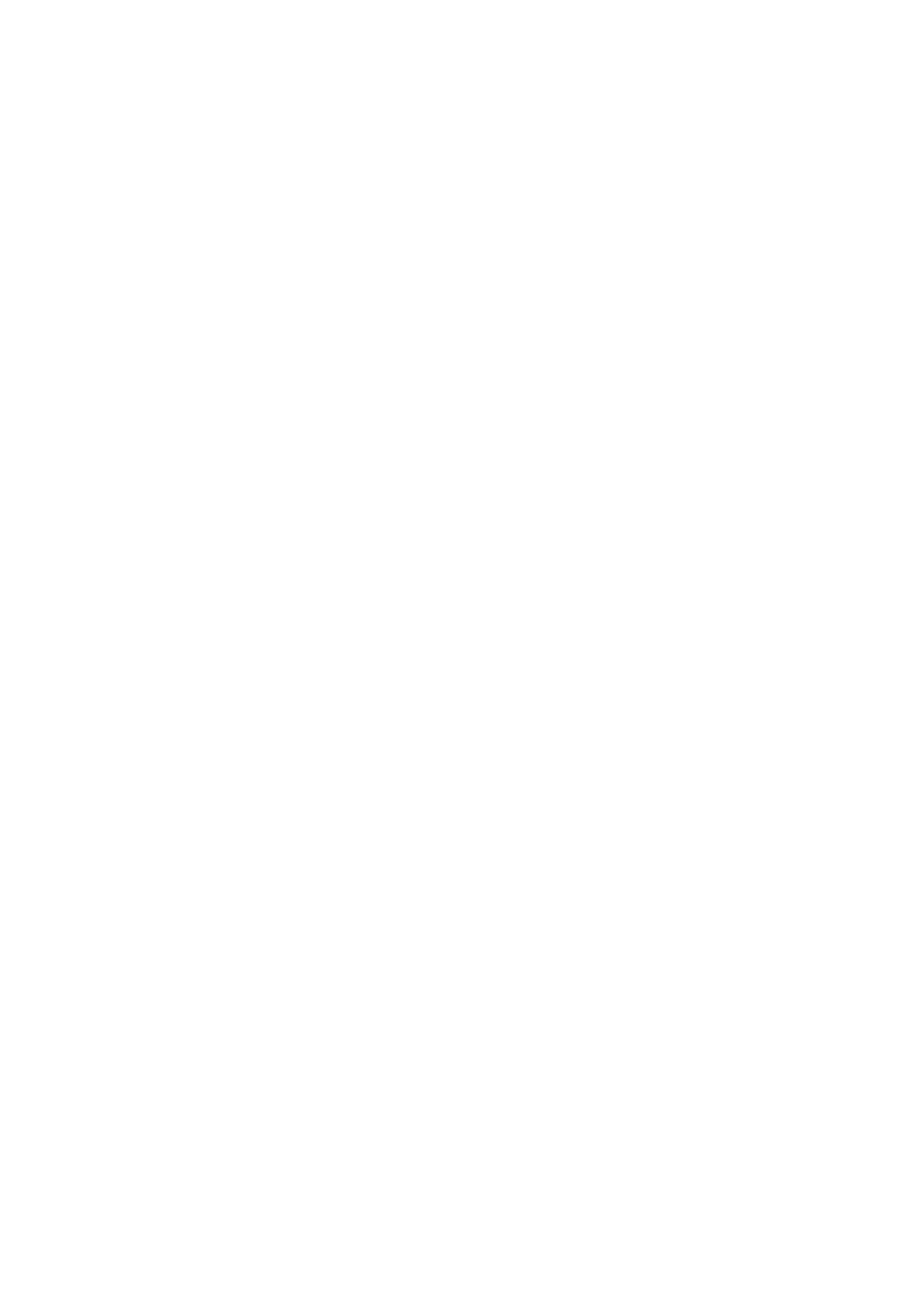

**JOHN SEPTIMUS ROE ANGLICAN COMMUNITY SCHOOL**

## **OUT OF SCHOOL CARE PROGRAMME PARENT INFORMATION HANDBOOK**

## **Welcome to all JSRACS families**

## **This School aims to provide Before and After School Care and Vacation Care Programmes of the highest quality to our school families.**

Quality care is provided for Pre-Kindergarten to Year 7 students through the provision of enjoyable, appropriate and inclusive activities before and after school on curriculum days, on pupil free days, and during school holidays. This service enables parents to meet their work and/or study commitments without concerns for the safety and wellbeing of their children.

## **LICENSING**

The Anglican Schools Commission organises and runs the Outside School Care Programmes in accordance with the requirements of *The Education and Care Services National Law (WA) Act 2012 and Education and Care Services National Regulations 2012*.

#### **NATIONAL QUALITY FRAMEWORK**

JSRACS Out of School Care Programmes operate within the guidelines of National Quality Framework which includes National Quality Standards for Early Childhood Education and Care and School Age Care and Early Years Learning Framework and Framework for School Age Care in Australia (My Time, Our Place).

JSRACS Out of School Care Programmes aim to ensure that children attending our Centres are provided with high quality care in a stimulating environment that nurtures emotional and intellectual growth with positive experiences and interactions.

#### **LOCATION OF THE PROGRAMMES**

The John Septimus Roe Anglican Community School Out of School Care Programmes are located in the Primary sections of the Beechboro and Mirrabooka Campuses at the School. They are well equipped with secure indoor and outdoor play areas, a kitchen and toilet facilities.

**OSC Supervisor OSC Supervisor Beechboro Campus Mirrabooka Campus** Mrs Fiona Bowers Ms Cam Huynh Telephone: 9378 8515 Telephone: 9247 9360 **Coordinator (Managerial Officer):** Mrs Milijana Korac-Telephone 9247 2242 Email: [osc@jsracs.wa.edu.au](mailto:osc@jsracs.wa.edu.au)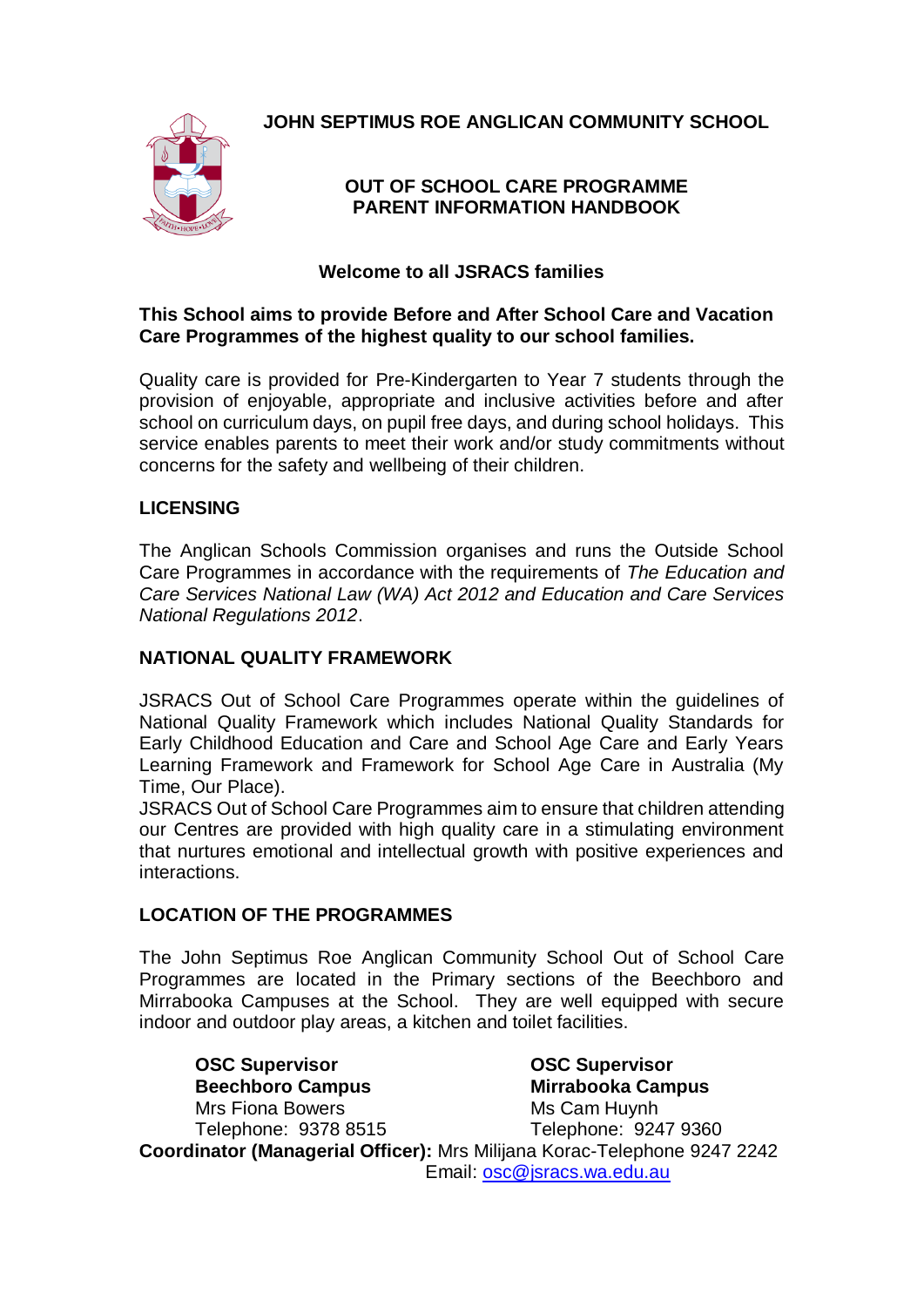## **PHILOSOPHY**

We believe that all **children** who take part in the School's Out of School Care Programme have a right to:

- $\triangleright$  Safe, secure and caring environments which complement their home, school and community life.
- $\triangleright$  Supervision, encouragement and support from professional staff programmes which support middle childhood development, and value play based experiences.
- $\triangleright$  Be heard, respected, valued and included.
- $\triangleright$  Equity of opportunity.
- $\triangleright$  Stimulating, balanced and flexible programmes with opportunities for self-directed play.
- Experience which enhance independence, self-esteem and confidence.
- $\triangleright$  Quality programmes which foster creativity, physical development and social skills.
- $\triangleright$  Programmes and resources which actively promote the acceptance and inclusion of children of diverse ages, abilities, interests, family structures and cultural heritage.
- $\triangleright$  Participate in the planning and evaluation of the programmes.

We believe that all **parents** with children who take part in the School's Out of School Care Programme have a right to:

- $\triangleright$  A responsive service which actively support families' needs.
- $\triangleright$  Be welcomed, respected and included.
- $\triangleright$  Comprehensive information about the service, the staff and the programmes.
- $\triangleright$  Feel confident that their children are safe, supervised, happy and involved.
- $\triangleright$  Open and respectful interactions with staff and management.
- $\triangleright$  Offer suggestions relating to the planning and evaluation of the programmes.
- $\triangleright$  Timely and equitable responses to issues.
- $\triangleright$  Consideration and support for individual family circumstances.
- $\triangleright$  A quality service which actively promote the acceptance and inclusion of families of diverse abilities, traditions, structures and cultural heritage.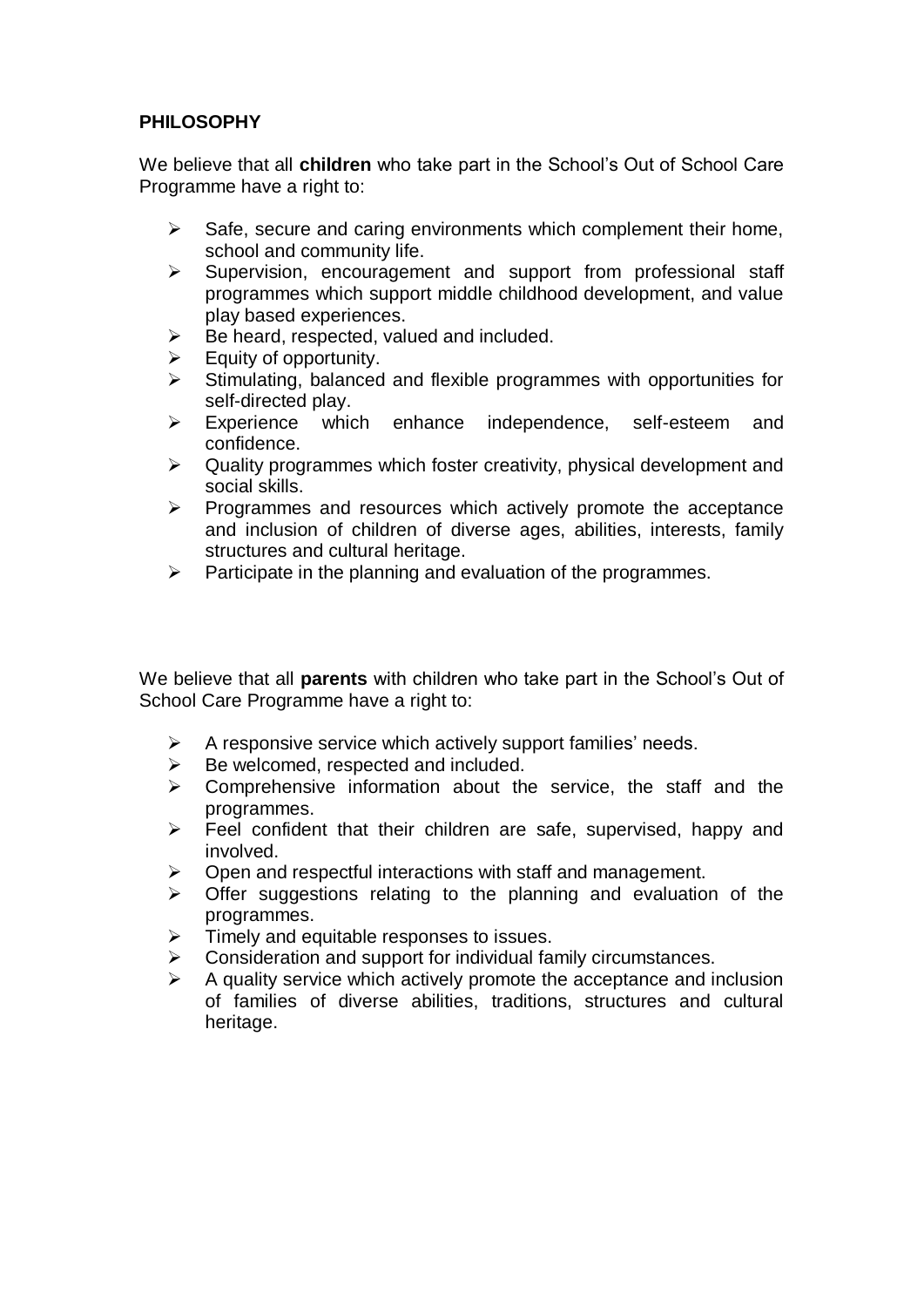We believe that all **staff** who are working in the School's Out of School Care Programme have a right to:

- $\triangleright$  Clearly defined roles and responsibilities.
- Extempt 2 Respect and co-operation from children, families, peers and management.
- $\triangleright$  Safe, healthy and equitable working environments which support the inclusion of staff of diverse ages, abilities, interests, genders, family structures and cultural heritage.
- $\triangleright$  Access quality resources which actively promote inclusion, diversity and equity.
- $\triangleright$  Professional support from the staff team and management.
- $\triangleright$  Timely and equitable responses to issues.
- $\triangleright$  Regular opportunities for professional development.
- $\triangleright$  Access to high quality professional resources and programmes.
- $\triangleright$  Regular performance appraisals and opportunities for feedback to management.

#### **The diversity of our School Community is highly valued.**

Diversity is recognised as an enriching element of our community. It is important that all families are supported in making decisions regarding the care of their children which are in keeping with their religious, cultural and family norms but also reflect the culture in which they live.

## **OBJECTIVES**

We aim to achieve the following:

- $\triangleright$  To work in partnership with our School families to provide a quality service.
- $\triangleright$  To provide a caring environment that is accepting of diversity, is complementary to a child's home and school life, and creates a sense of freedom, trust and security.
- $\triangleright$  To respect the family unit by inviting parents to participate in the programmes, and to offer suggestions that can be included in the planning development and evaluation of the programmes.
- $\triangleright$  To foster the development of each child's self-esteem and pride in her or his cultural heritage.
- $\triangleright$  To encourage children to be active, enthusiastic and creative explorers of their environment.
- $\triangleright$  To encourage and support children to express themselves creatively.
- $\triangleright$  To assist children to become independent, confident and inquisitive learners, considering the needs of the child as an individual and as a member of a group.
- $\triangleright$  To provide a service that is flexible and responsible to the changing needs of the children and their families.
- $\triangleright$  To foster non-discriminatory, non-gender biased environments that are inclusive of all children and families.
- $\triangleright$  To develop and maintain opportunities for the professional and personal development of the staff/care providers.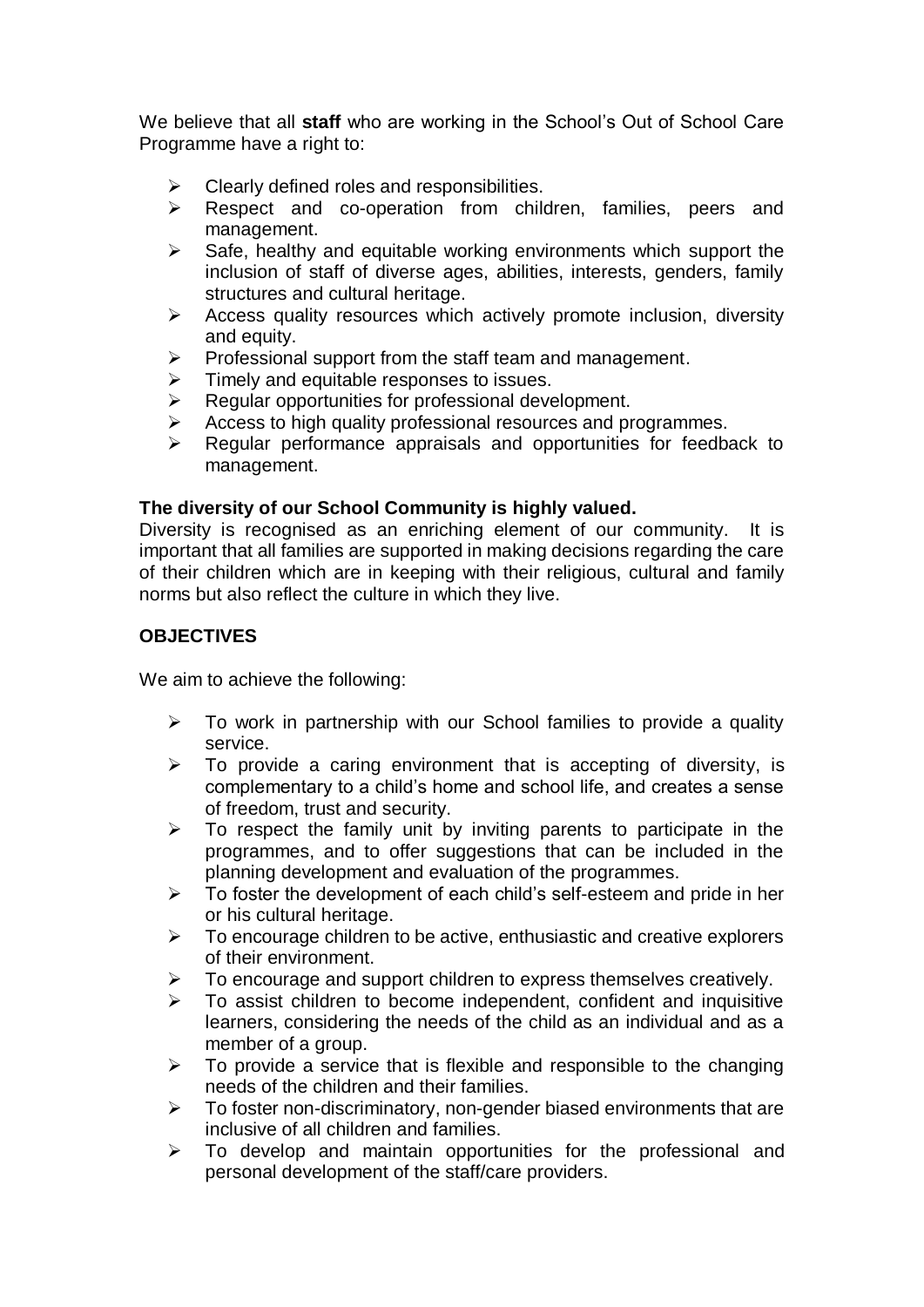## **ENROLMENT**

Both campuses provide Before School, After School and Vacation Care Programmes for children from Pre- Kindergarten to Year 7. School parents wishing to use this service for their child must complete the "Out of School Care Programme Application for Enrolment Form". Application forms are available from Reception at both campuses, from the OSC Centres and online from the School website. Information provided on these forms must be updated whenever domestic details change including changes to court orders.

#### **Please note that:**

- $\triangleright$  All children must be enrolled as a student at the School (or be the child of a member of the School staff) in order to enroll for these programmes.
- $\triangleright$  Pre-Kindergarten must be 3 years old and must be toilet trained before being eligible to attend the Out of School Care Programmes.
- $\triangleright$  Pre-Kindergarten children can be booked for Vacation Care during holiday breaks, on days that they would normally be at school.
- $\triangleright$  Pre-Kindergarten can attend Vacation Care Programme only on days of the week that they would normally be at school.

#### **HOURS OF OPERATION**

| $\triangleright$ School days     | 7.00 am to 8.30 am and 3.30 pm to 6.00 pm |
|----------------------------------|-------------------------------------------|
| $\triangleright$ Vacation Care   | 7.00 am to 6.00 pm                        |
| $\triangleright$ Pupil Free Days | 7.00 am to 6.00 pm                        |

#### **Telephone Numbers:**

| <b>Beechboro Centre</b> | 9378 8515 | Mobile | 0447 187 757 |
|-------------------------|-----------|--------|--------------|
| Mirrabooka Centre       | 92479360  | Mobile | 0473 962 363 |

#### **Please Note:**

The Vacation Care Programme does not operate for a period (notified to parents each year) over Christmas/New Year.

#### **NON-ATTENDANCE**

Advising of non-attendance for OSC should be done as follows:

- $\triangleright$  If your child is at school, but will be absent from the Centre on the day that you have booked, you must telephone Main Reception (92472242) to notify the School of your child's absence from the Centre. They will advise the Centre of the absence via email.
- If your child is **absent from school** (and therefore not able to attend the Out of School Care Programme) you must advise the relevant Centre directly, **before 8.00 am** for Before School Care, or After School Care can be notified via Main Reception, relevant Centre directly or by email [oscbookings@jsracs.wa.edu.au.](mailto:oscbookings@jsracs.wa.edu.au)
- For **Vacation Care** and **Pupil Free Day** non-attendance, please notify the relevant Centre directly **before 7.00 am.**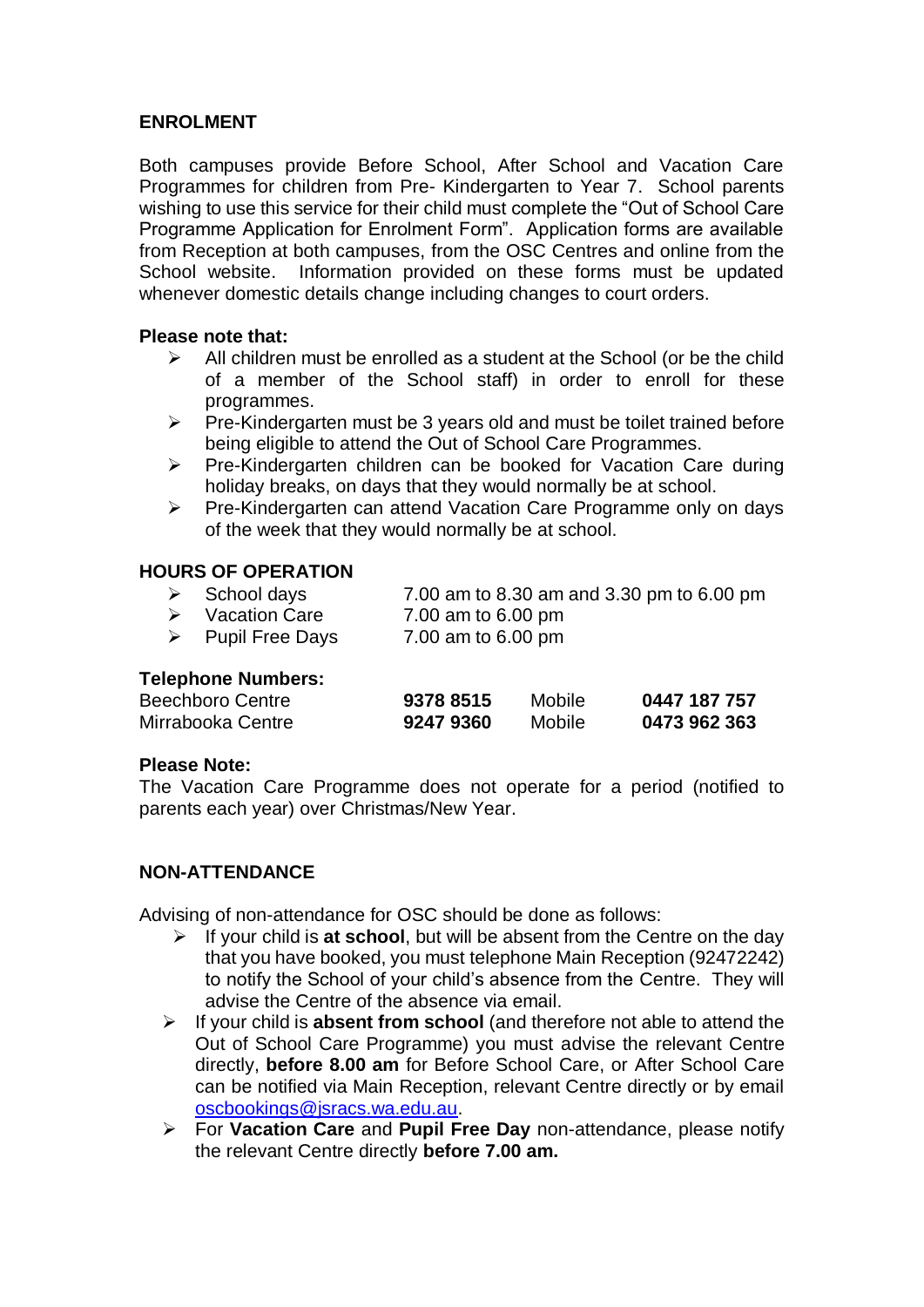## **MANAGEMENT OF CHILDREN'S BEHAVIOUR**

The Centres have procedures in place for the management of children's behaviour which ensure the wellbeing of the children and the smooth operation of the programme.

- $\triangleright$  Children will not be permitted to leave the Centres boundaries unless they are accompanied by Centre Staff or the person/persons authorised to collect the child from the Centre.
- $\triangleright$  Children are expected to follow the instructions of the Centre Supervisors and OSC Educators at all times.
- $\triangleright$  The implementation of School policies and procedures as set out in the School Parent Handbook will be adhered to at all times. Please refer carefully to the current year's School Parent Handbook.

## **THE SAFETY OF YOUR CHILD**

#### **Signing In and Out by Parents, or Members of Staff**

Parents will sign their own name, and the time, next to their child's name when they collect them, or when they deliver them in the morning. If a child is brought from the pick-up point by a member of staff, then that member of staff will sign the child into the Centre. In the case of an emergency this daily attendance record provides vital information.

- $\triangleright$  Daily attendance records are also required for Child Care Subsidy purposes, and used to verify attendance.
- $\triangleright$  Children can only be collected and signed out by an authorised adult nominated on the enrolment form.
- $\triangleright$  Children leaving the programme unaccompanied must have written permission from the parent/guardian.

#### **Register and Roll-Call**

For the safety of the children, and as required by Government Regulation, attendances will be checked in the Centre register every day, and unexpected absences followed up immediately.

#### **Child Not Attending After School Care When Booked**

The Centre will take all reasonable steps to locate a child who is booked into the Centre, but does not arrive within 15 minutes of their expected time of arrival.

- $\triangleright$  The Centre Supervisor will liaise with the School Office to seek an explanation, and will contact the child's parents or other nominated person immediately.
- $\triangleright$  If none of these people can be reached, then the Principal or nominee will be notified so that further appropriate action including notifying the Police, if necessary, can be taken.

#### **It is vitally important that you notify the School if your child is booked in to the Out of School Care Centre but is not going to attend that day.**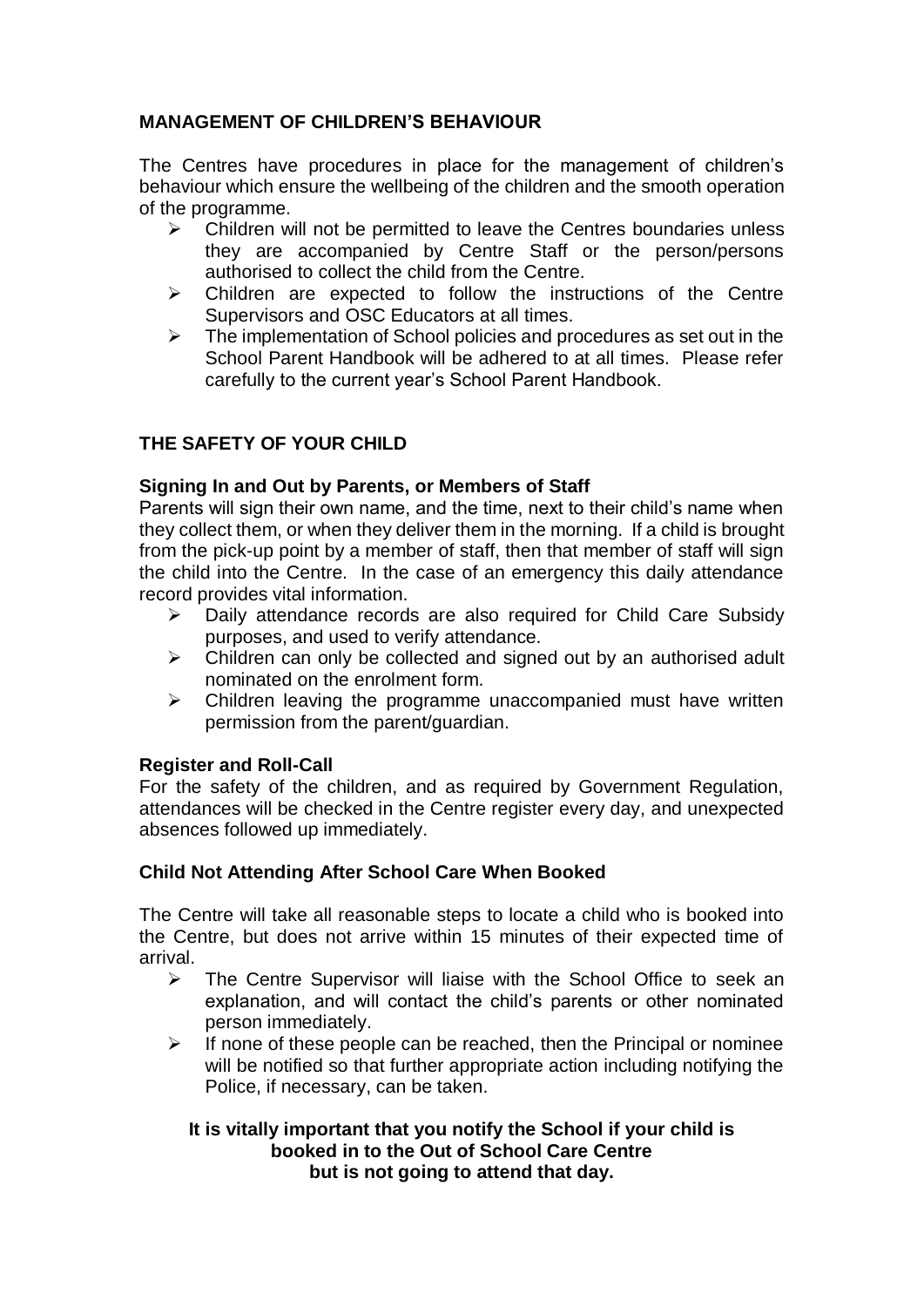## **Who has Authority to Collect the Child?**

Parents/Guardians **must** specify on their child's enrolment form the name/names of the person/persons authorised to collect their child from the Centre on a regular basis, and in the case of an emergency.

Parents/Guardians are responsible to notify the Centre of any changes of acceptance and refusal of authorisations. All changes have to be updated on the enrolment.

A child will not be released to anyone other than the signatories authorised by the child's parents.

## **Child Leaving the Centre Without Permission**

The Centre will make every reasonable effort to locate any child who leaves the Centre without permission. The following procedures will be followed:

- $\triangleright$  One of the staff will take over the supervision of the rest of the group while the other OSC Educator tries to find out why the child has left the Centre and where they are likely to be if they are out of sight.
- $\triangleright$  When the OSC Educator finds the child, they will endeavour to comfort the child and identify the reason for leaving and encourage the child to return to the Centre.
- $\triangleright$  If the OSC Educator is unable to find the child within 10 minutes, the School Principal or nominee will determine a course of action including parent notification.
- $\triangleright$  If the parent or other nominated person cannot be contacted, action to report the missing to the Police will be initiated.
- $\triangleright$  The Centre Supervisor will be required to provide a description of the child, their personal details and the circumstances of their disappearance.
- $\triangleright$  The Centre Supervisor will continue to attempt to contact the child's parents.
- $\triangleright$

#### **Centre Boundaries**

For the safety of the children the Centre boundaries will be marked on a displayed map at each Centre.

Staff will physically show the Centre's boundaries to all children attending the Centre on induction.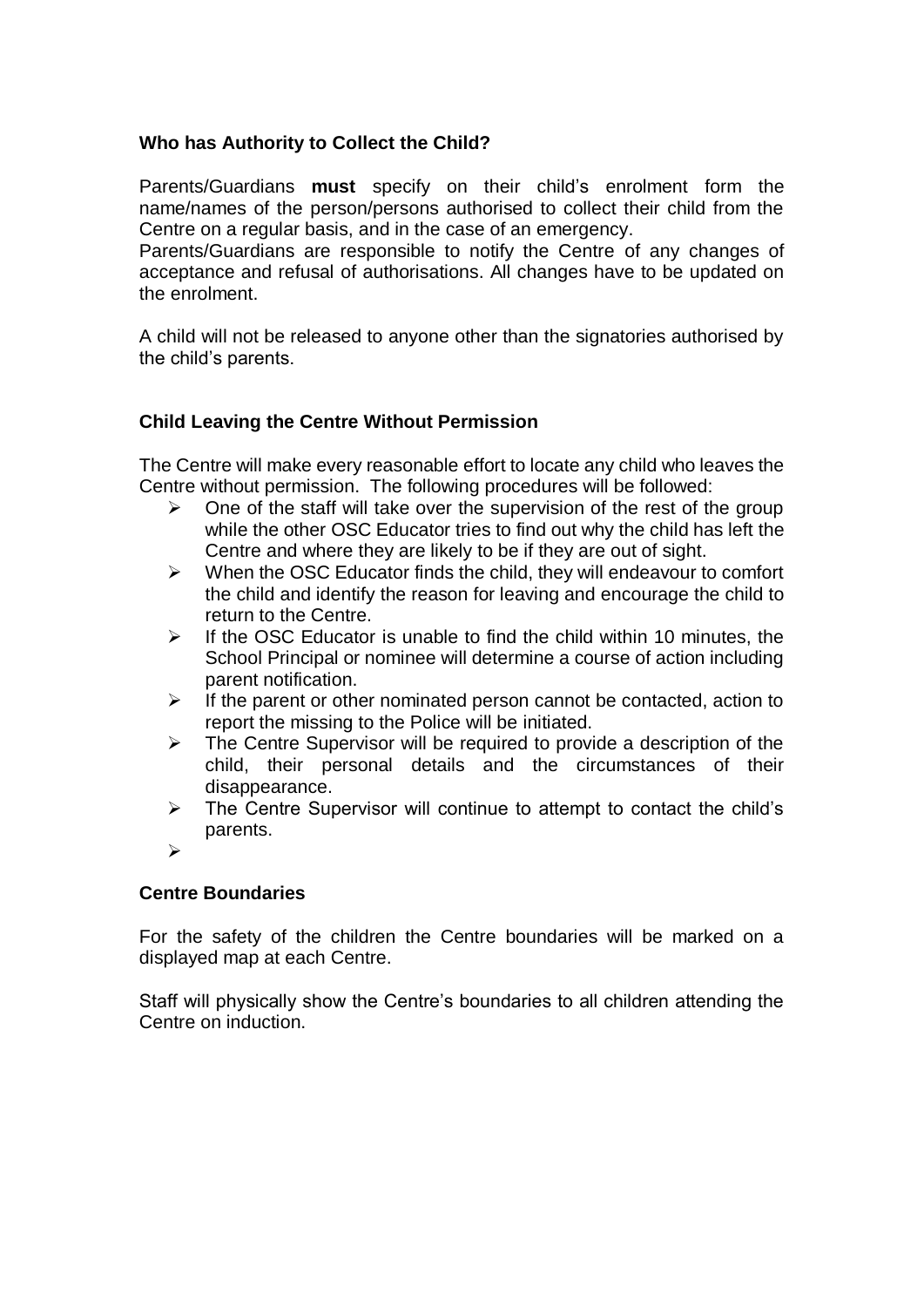## **Child Not Collected By Closing Time**

It is important that all children are collected by 6.00 pm. The Centre will take the following action if a child is not collected by closing time:

- $\triangleright$  The Centre Supervisor will make every effort to contact the child/children's parent/parents.
- $\triangleright$  The Centre Supervisor will wait 10 minutes and then attempt to contact those nominated on the child's contact form.
- $\triangleright$  The Centre Supervisor will continue to try and contact those people until 6.30 pm.
- $\triangleright$  At 6.30 pm the OSC Supervisor will contact the OSC Coordinator, advise the School Principal or nominee and contact and report the child has not been collected from the Centre to the following Departments:
	- 1. Department for Child Protection Crisis Care Centre Ph 9223 1111
	- 2 Police Department Mirrabooka Police Station Ph 9345 9000

**Please note** that late fees will apply if children are not collected by 6.00 pm.

## **BOOKINGS, FEES AND STATEMENTS**

Please refer to the separate hand-out available from Main Reception and from the OSC Centres for current fees and booking procedures.

- $\triangleright$  Bookings will be invoiced 2 weeks in arrears.
- $\triangleright$  Bookings not cancelled 1 week prior to the booking date will be charged
- $\triangleright$  Credit Card/Direct Debit details must be provided to the School. Payment for fortnightly accounts as advised will be process by Credit Card or Direct Debit by the School
- $\triangleright$  Parents/Guardians will receive a statement of fees charged and paid on a fortnightly basis. In addition, parents/guardians can access all statements via their Hubworks account.
- $\triangleright$  Bookings can be made by completion of the booking form and returning to Reception or Out of School Care Centre at either campus, or by email to [oscbookings@jsracs.wa.edu.au.](mailto:oscbookings@jsracs.wa.edu.au)
- $\triangleright$  Payment enquiries to the Accounts Office on 9247 2242.

Casual bookings can only be made where vacancies exist. As places cannot exceed the child/staff ratios, please confirm that a vacancy exists by booking directly with the Supervising Officer of the Centre 24 hours before you require the care. Emergency care is only available on a day to day basis.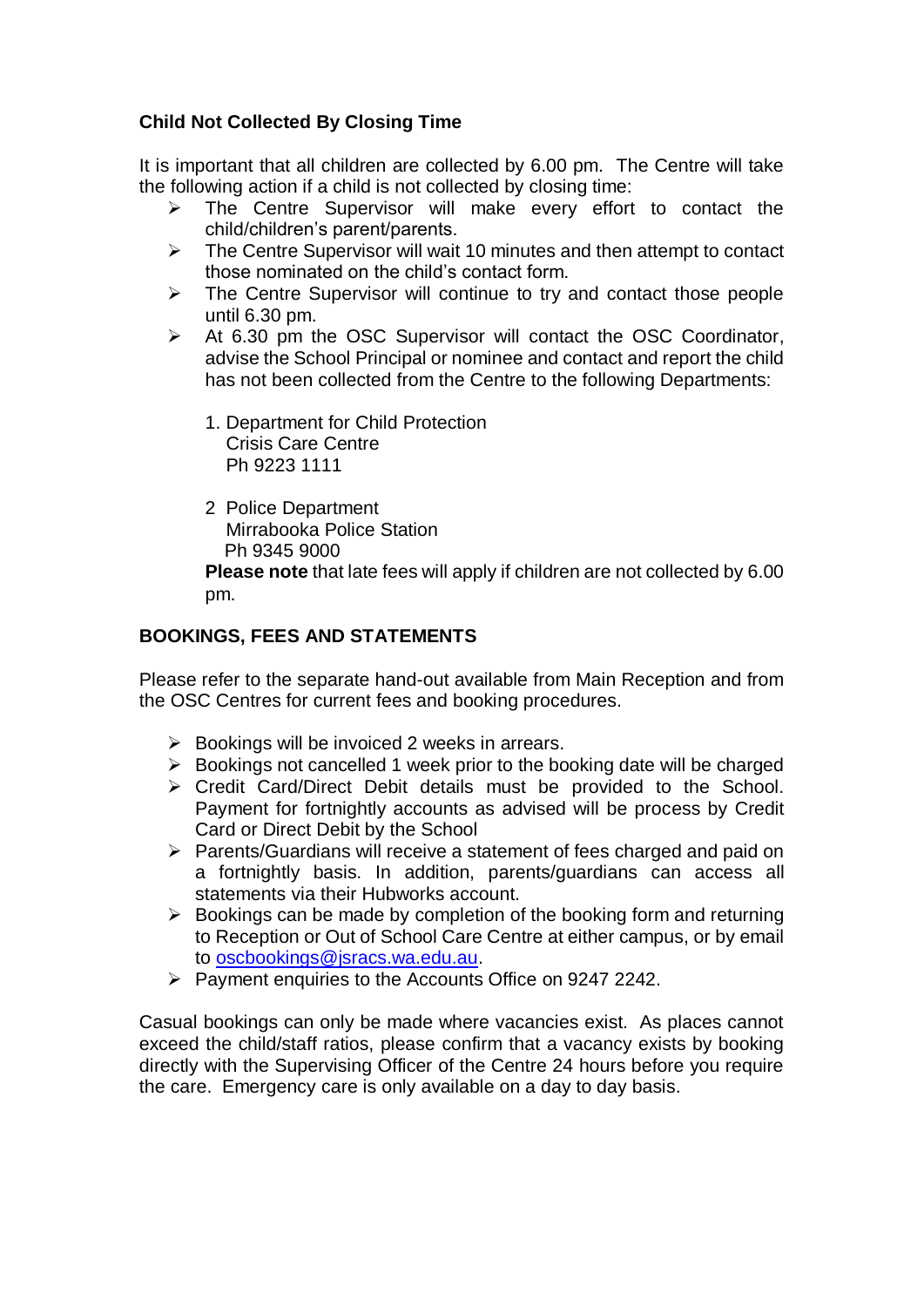## **CHILD CARE SUBSIDY (CCS)**

All programmes offer Child Care Subsidy (CCS) from the Australian Government Family Assistance Office to eligible families. Families must register with Centrelink and will then receive an Income Assessment Notice and a reduction in the cost of care.

In order to process any Child Care Subsidy to which you may be entitled, you must obtain a Customer Reference Number (CRN) from Centrelink for your child/children and an CRN for the person claiming the Child Care Subisdy.

#### **The Child Care Subsidy cannot be applied to the fees UNTIL this information is received by the School.**

#### **STAFFING**

John Septimus Roe Anglican Community Out of School Care Programme employs people from a wide range of backgrounds with child care experience and/or qualifications.

A pre-specified staff/child ratio is set down in *The Education and Care Services National (WA) Law Act 2012 and Education and Care Services National Regulations 20126.* Each Centre has sufficient staff on duty at all times to meet that requirement.

All staff have current *Working With Children Check* and *National Police Clearance Check*.

#### **RELIEF STAFF**

You may notice that from time to time permanent staff members caring for your child may be away, and relief staff will be in attendance. We believe that continuity of care is important for children, therefore, every endeavour is made to use the same relief staff so that the children know them. This, though, is not always possible.

Relief staff are employed when staff are absent for the following reasons:

- $\triangleright$  Sickness.
- $\triangleright$  Training.

 $\triangleright$  Annual or study leave.

All relief staff will be required to provide evidence of current *Working With Children* accreditation.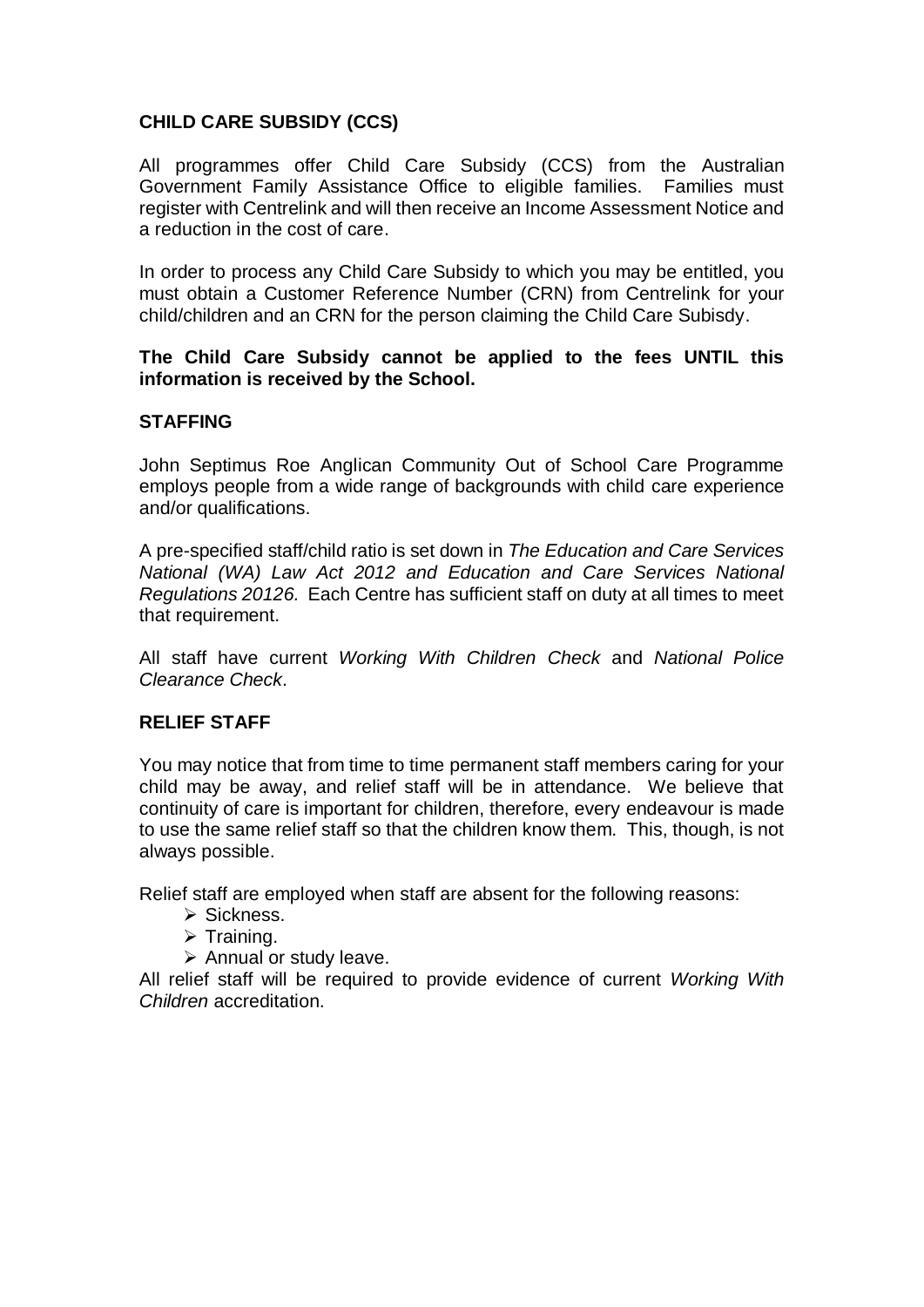## **PROGRAMME INFORMATION**

In every programme our most important goal is to provide a warm and friendly environment where children can enjoy a wide variety of supervised play and recreational activities. As all children have different needs, activities are planned according to their interests.

- $\geq$  Children are encouraged to help in planning their programme, which includes varied arts and craft activities, adventurous and challenging play, cooking, games and sport, drama, excursions, etc, or just having fun with other children.
- $\triangleright$  Play is vital to a child's growth and development. Our programmes aim to guide children to relate more effectively with others, to develop a sense of responsibility towards people and property, to be resourceful in their use of materials, to be an effective and contributing member of a group and to make creative and worthwhile use of their time.
- $\triangleright$  Through play, children learn about themselves, how to get along with other people, and are able to practice a range of skills.
- $\triangleright$  A programme plan, providing information on the daily activities, is displayed at each Centre.
- $\triangleright$  Please take the opportunity to discuss your child's activities with the OSC Supervisor.
- $\geq$  Ongoing communication between parents and staff is most helpful and always encouraged.

## **NUTRITION**

A nutritious and varied afternoon snack is provided each day. All meals are eaten at the table with due consideration being given to table manners, consideration of the needs of others, and appropriate conversation. Meal times play an important part in each child's social awareness and development.

- $\triangleright$  If your child has particular dietary needs, please inform the OSC Supervisor of the child's requirements.
- Breakfast and lunch are **NOT** provided and must be supplied by the parent.
- Please note that John Septimus Roe Anglican Community School is a nut free school.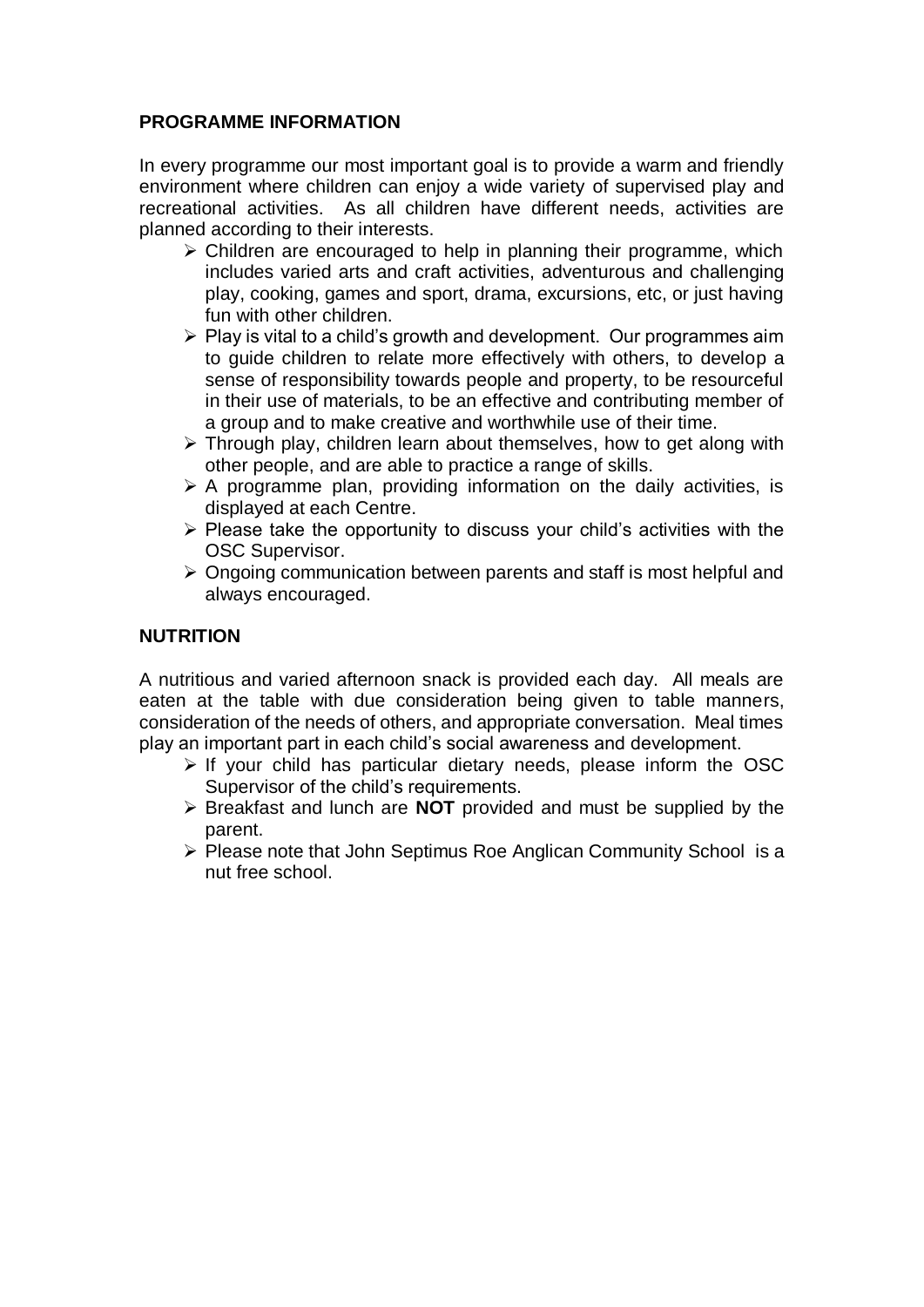## **STUDENT INPUT**

Students will have input into the Centre's activities. The students will be actively encouraged to put forward their ideas about:

- $\triangleright$  The activities which are offered in the programme.
- $\triangleright$  The Centre's procedures for the management of children's behaviour.
- $\triangleright$  The way in which the Centre functions day by day.

The staff will facilitate the children's input by:

- $\triangleright$  Holding regular group meetings where all children are encouraged to voice their ideas.
- $\triangleright$  Placing a suggestion box in the Centre where the children (and parents are encouraged to put their ideas and suggestions.
- $\triangleright$  Developing a warm, open and friendly relationship with the children where they feel free to chat about their opinions and ideas.
- $\triangleright$  An area, and a time, will be made available for children who wish to complete homework whilst at the Centre, however, **there is no onus on the Centre or Centre staff to ensure homework is done.**

#### **PROGRAMME PLANNING AND EVALUATION**

An ongoing cycle of planning, documenting children's learning and skills development underpins our educational programme.

Planning will involve observing, gathering and interpreting information about children to inform the preparation of environments and experiences that engage them and are meaningful for them.

It will also involve reflection and documenting children's experiences and learning.

Working in partnership with families, educators will use the learning outcomes to guide their planning. To engage children actively in learning, play and leisure activities educators will identify children's strengths and interests.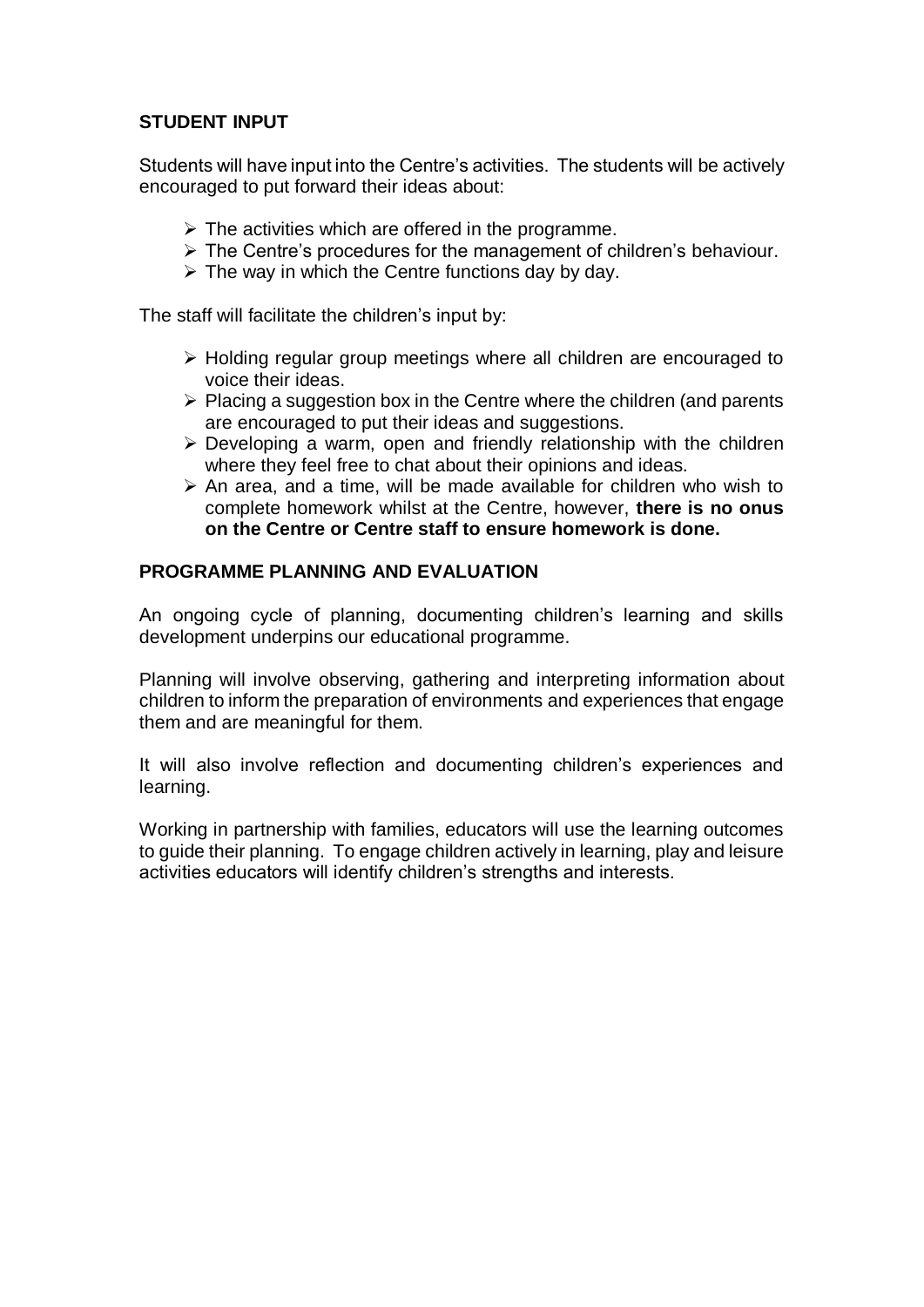#### **DISPLAYING THE PROGRAMME**

The weekly programme of activities will be displayed on the Centres' noticeboard.

Parents should familiarise themselves with the programme each week and inform the staff if they do not wish their child to participate in any of the planned activities. Unless staff are notified in writing, **all** children will participate in planned activities.

#### **BEHAVIOUR GUIDANCE**

Acceptable standards of behaviour need to be maintained at all times to ensure that the physical and emotional health of all children and staff in the programme is maintained, and to ensure the service is able to meets its objectives without undue disruption.

In accordance with National Standards, appropriate strategies for managing challenging behaviours are maintained using positive guidance directed towards acceptable behaviour.

Children are encouraged to understand and participate in the development of the programme's code of behaviour, including the design of positive behaviour strategies, as well as strategies for unacceptable behaviour.

As far as possible, we aim for consistency between behaviour guidance policies within the Out of School Care Programme and that set out in the School classrooms.

The safety and wellbeing of all children and staff attending the programme is a high priority. Unacceptable behaviour, which endangers the safety or wellbeing of staff or children, may warrant exclusion from the programme. Exclusion from the Centre is the prerogative of the School Principal.

#### **INFECTIOUS DISEASES**

In order to protect the health of both children and staff, the OSC Centre reserves the right to exclude children with an infectious disease.

- $\triangleright$  Children who are ill should not attend the Centre until they are well.
- $\triangleright$  Because of the health risk to other children, the Centre will not be able to care for children with contagious diseases such as chicken pox, head lice and impetigo.
- $\triangleright$  A sick bay area will be formed if necessary, and will contain coushens and blanket.
- $\triangleright$  A child who comes to the Centre unwell, or becomes ill at the Centre, will be cared for until the parent is able to collect them.
- $\triangleright$  The child's parents will be notified as soon as possible when their child is ill.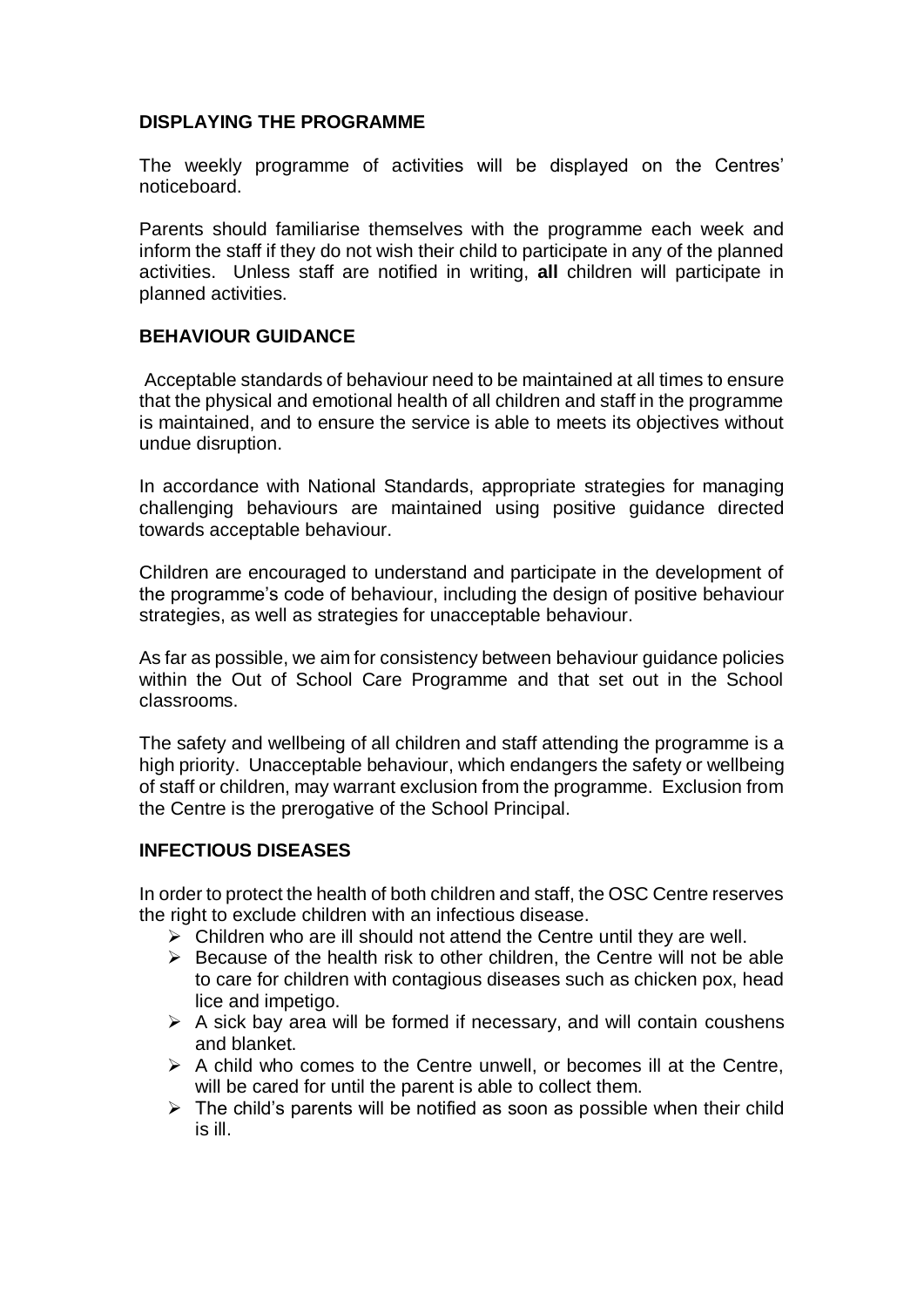## **ILLNESS AND ACCIDENTS**

If your child becomes ill or suffers an accident whilst attending the Out of School Care Centre Programme every effort will be made to contact the parent/guardian or emergency contacts as soon as possible. All programmes have staff that possess a current First Aid qualification, and a first aid kit is maintained at both Centres.

- $\triangleright$  An ill or injured child will be kept under staff supervision until the parent/guardian/emergency contact arrives.
- $\triangleright$  If immediate medical aid or hospitalisation is required; staff will initiate the process and make every effort to notify the parent/guardian or emergency contact.
- $\triangleright$  An accident report will be completed by staff.
- $\triangleright$  Parents/Guardians are responsible for all medical costs incurred to the child/children, including ambulance, as stated on the enrolment form.

## **INSURANCE**

The School has Student Accident Insurance cover for all students enrolled in the School. Further enquiries about this facility can be made at Main Reception.

## **MEDICATION**

Medication can only be administered to a child in the following circumstances:

- $\triangleright$  Medication is current, in the original container, and prescribed for the particular child.
- $\triangleright$  The child's parent/quardian provides written consent and instructions.
- $\triangleright$  Staff complete all relevant details in the Administration Medication Form Record.
- $\triangleright$  In an emergency, when a child's parent/guardian/emergency contact are unable to be contacted, if permission is given by a medical practitioner.

## **SAFETY AND EMERGENCY PROCEDURES**

Emergency evacuation procedures in the case of fire, etc are displayed at each Centre. Staff are trained to deal with such emergencies, and at regular intervals Evacuation Drills are practiced with the children.

## **SUNSMART POLICY**

Children are to be protected from the harmful effects of the sun by wearing a hat when outdoors and by applying sunscreen. **NO HAT – NO PLAY.** Children are encouraged to use available areas of shade for outdoor play activities where possible. Staff are expected to model appropriate behaviour by wearing hats when outdoors and by applying sunscreen.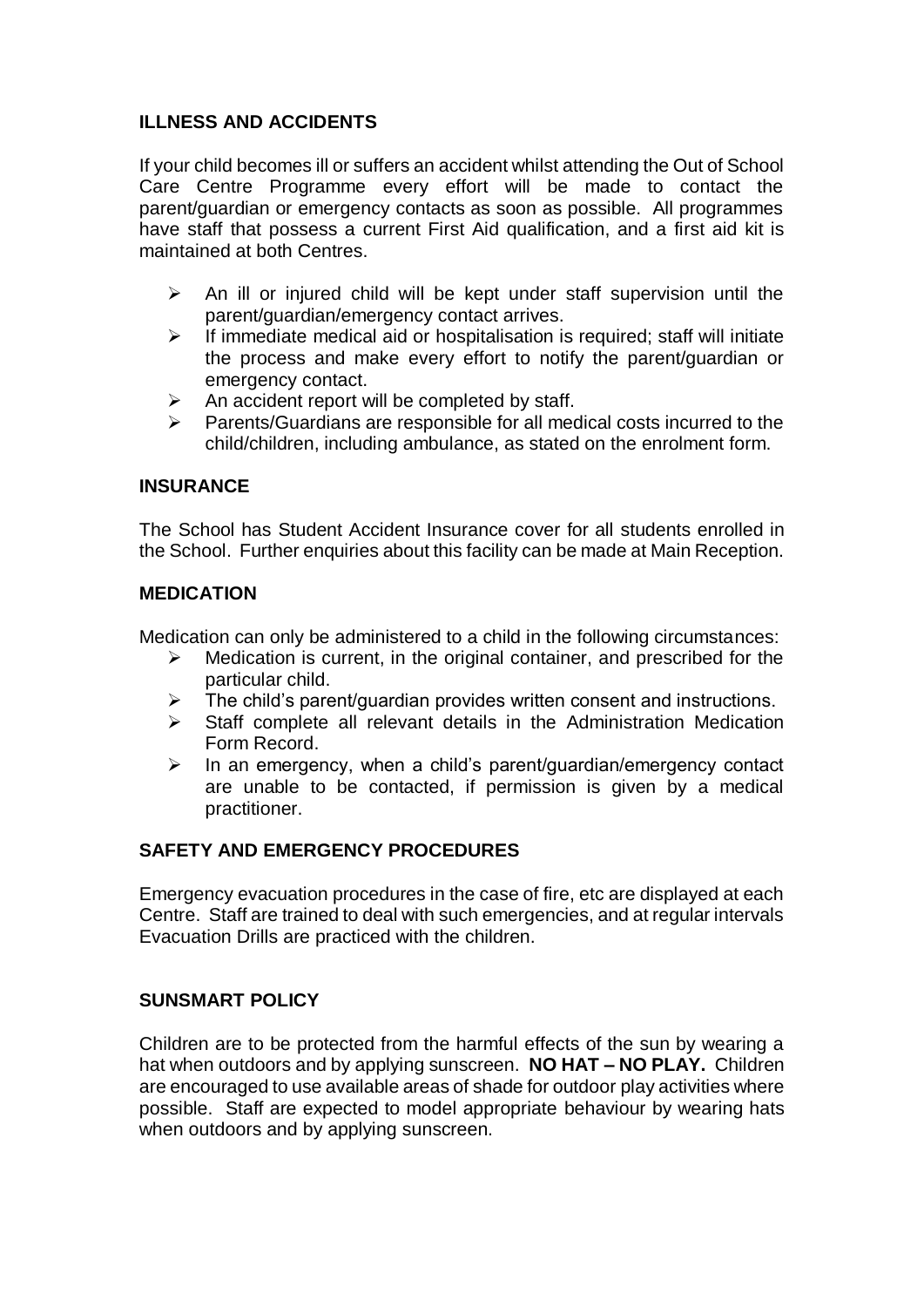## **PARENT INVOLVEMENT**

In order to ensure our programmes are responsive to the needs and desires of parents we encourage parents to visit the Centres whenever this is convenient.

The OSC Supervisor is available to discuss any information parents may require or may wish to pass on to the Centre concerning their child. Ideas or suggestions for the programme are always welcome.

Staff will make every effort to have regular contact with all parents regarding their child's participation at the Centre.

- $\triangleright$  Staff will endeavour to speak to each parent regularly to comment on their child's participation at the Centre. This regular communication is a vital daily link for the parents and child.
- $\triangleright$  The staff will ensure that parents are informed of matters of concern.
- $\triangleright$  The noticeboard at the Centre will display the weekly programme of activities, school term dates, any excursions or special materials required for use by the children, reminders, etc.

#### **It is the parents' own responsibility to read the noticeboard, and not the responsibility of the staff to speak to each parent about each notice.**

#### **BBQ Events**

BBQ's to which families and siblings are invited are regular and popular events at both campuses. These are opportunities not only for socialising with other parents and children, but also to meet and raise any issues with the Managerial Officer and/or the OSC Supervisors.

#### **STUDENT DRESS – VACATION CARE ONLY**

#### **Neat Casual Dress**

For any School Programme run by John Septimus Roe Anglican Community School that requires casual dress, we ask you to ensure that your child's clothing is modest, neat, casual and non-offensive. The Out of School and Vacation Care Programmes are no exception to this request.

#### **Excursions: Students attending excursions during Vacation Care are required to wear their JSRACS white sports Polo shirt.**

The following guidelines for casual dress must be followed.

- Shirts/tops must **not be low cut or revealing**, and must be long enough to cover the midriff and meet the lower clothing line.
- $\triangleright$  Dresses or skirts must be of modest length.
- $\triangleright$  Shirts, tops or tee shirts must cover both shoulders.
- $\triangleright$  For safety reasons it is recommended that students wear school shoes, sports shoes or a flat shoe, which is similar in style to either of these. **Under no circumstances are students permitted to wear shoes with heels or platforms higher than 3 cm.**
- $\triangleright$  For safety reasons covered footwear must be worn. Sandals of the School uniform style may be worn.